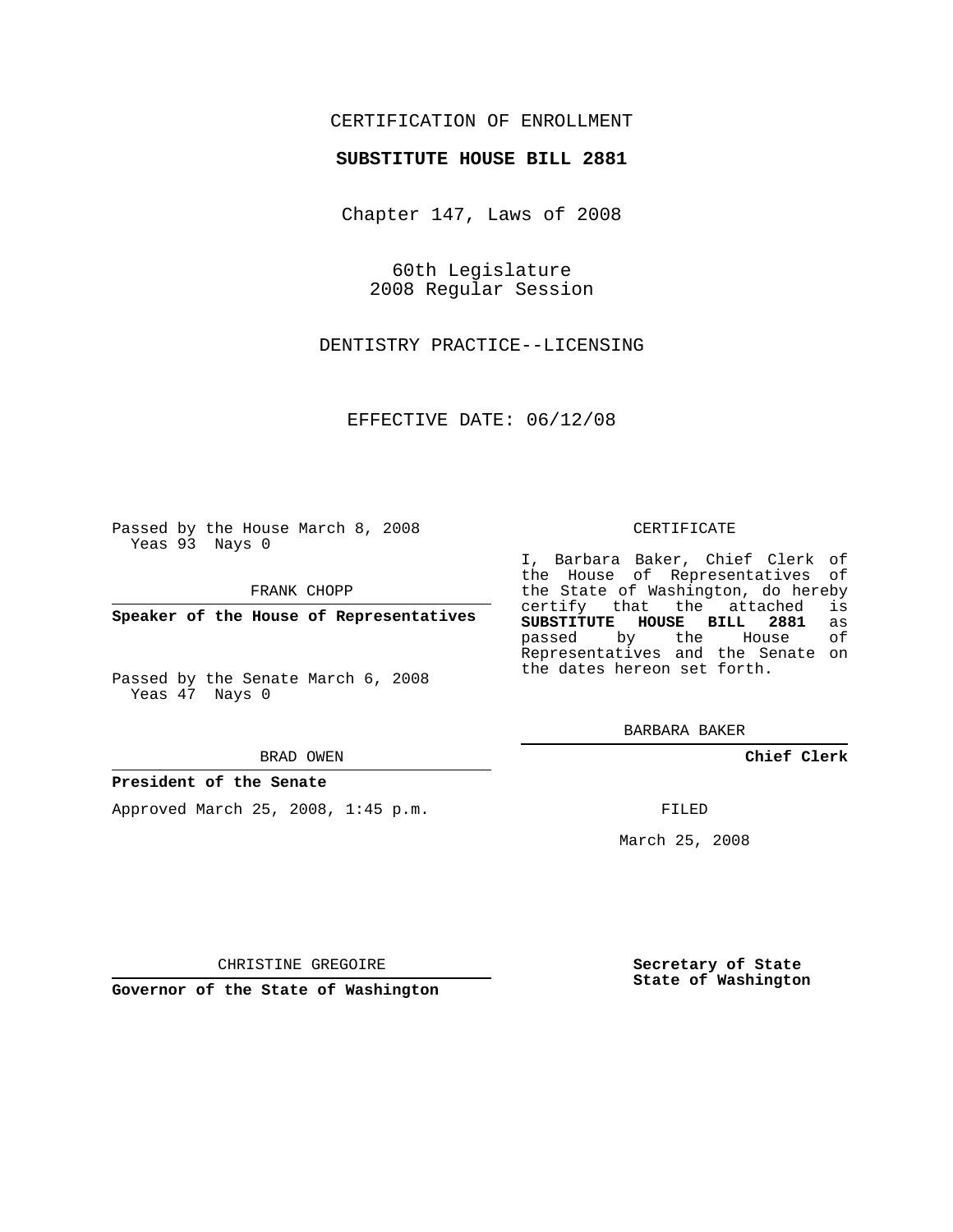# **SUBSTITUTE HOUSE BILL 2881** \_\_\_\_\_\_\_\_\_\_\_\_\_\_\_\_\_\_\_\_\_\_\_\_\_\_\_\_\_\_\_\_\_\_\_\_\_\_\_\_\_\_\_\_\_

\_\_\_\_\_\_\_\_\_\_\_\_\_\_\_\_\_\_\_\_\_\_\_\_\_\_\_\_\_\_\_\_\_\_\_\_\_\_\_\_\_\_\_\_\_

AS AMENDED BY THE SENATE

Passed Legislature - 2008 Regular Session

**State of Washington 60th Legislature 2008 Regular Session By** House Health Care & Wellness (originally sponsored by Representatives Hinkle, Kenney, and Cody)

READ FIRST TIME 02/04/08.

 1 AN ACT Relating to the practice of dentistry; amending RCW 2 18.32.215; adding a new section to chapter 18.32 RCW; and providing an 3 expiration date.

4 BE IT ENACTED BY THE LEGISLATURE OF THE STATE OF WASHINGTON:

 5 **Sec. 1.** RCW 18.32.215 and 2003 c 57 s 2 are each amended to read 6 as follows:

 (1) An applicant holding a valid license and currently engaged in practice in another state may be granted a license without examination required by this chapter, on the payment of any required fees, if the applicant:

11 (a) Is a graduate of a dental college, school, or dental department 12 of an institution approved by the commission under RCW 18.32.040(1)<u>; or</u> 13 (b)(i) Has practiced in another state for at least four years; and 14 (ii) Has completed a one-year postdoctoral residency approved by 15 the commission. The residency may have been completed outside 16 Washington.

17 (2) The commission may also require the applicant to:  $((+1)^{n})$  (a) 18 File with the commission documentation certifying the applicant is 19 licensed to practice in another state; and  $((2+))$  (b) provide